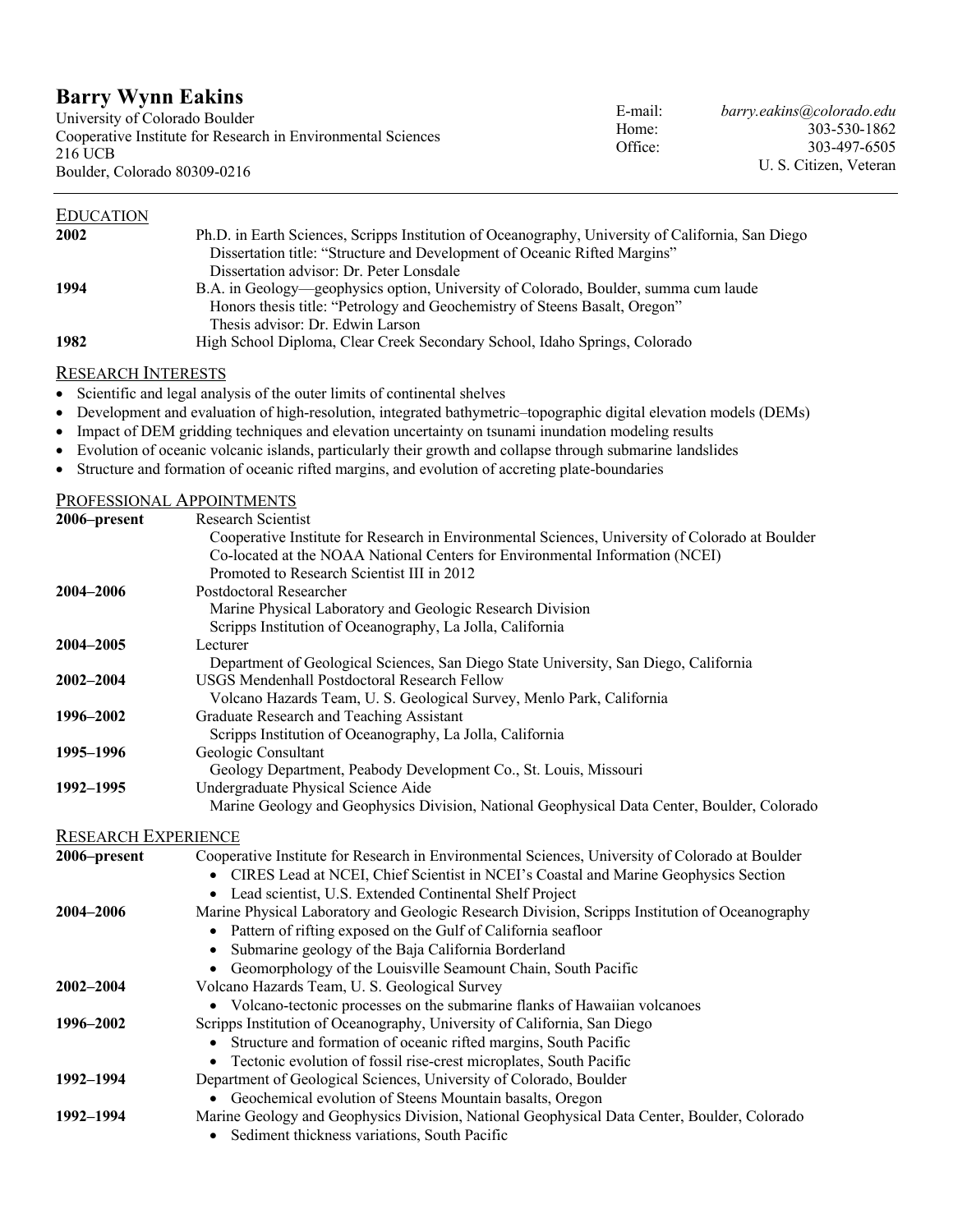# LEADERSHIP AND PROJECT MANAGEMENT EXPERIENCE

Leadership and project management experience gained through serving as CIRES Lead at NCEI, Lead Scientist at the U.S. Extended Continental Shelf Project Office, Lead Scientist of NCEI's Coastal Digital Elevation Model (DEM) Project, Chief Scientist of NCEI's Coastal and Marine Geophysics Section, and Project Manager of the OER Data Management Project.

- Led the U.S. Extended Continental Shelf Project Office, including leading the Central Pacific team and documenting the Pacific, Bering Sea and Hawaii Regions, 2013–present.
- Chief Scientist, NCEI Coastal and Marine Geophysics Branch, including guiding research efforts, 2010–present.
- Led 14-member workforce on the OER Data Management Project distributed across four States (CO, MD, MS, and NC) and with three universities/NOAA Cooperative Institutes and contractors, including task planning, work assignments, and communication for the OER Data Management Project, 2018–present.
- Created, oversaw, and managed finance tracking spreadsheet/templates for CIRES project leads at NCEI to track NOAA funding, project expenses, and projecting future expenses, 2016–present.
- Completed CU course EMEN 5030: Fundamental of Project Management, Fall 2017.
- Attended NOAA 3-day workshop on Project Management Principles, 2016.
- Established and led a nationally recognized Coastal DEM Technical Center of Expertise at NOAA NCEI, 2006–2015.
- NCEI Representative to the CIRES Members Council (CMC), CMC representative to CIRES Fellows, 2012–2015.
- Led  $\sim$ 70 CIRES staff at NCEI, including providing work and career guidance, resolving issues, and ensuring effective communication with NCEI and CIRES Administration, 2007–present.
- National and international collaboration: NOAA, USGS, BOEM, and members of the UN-based Commission on Limits of the Continental Shelf, 2006–present.

# CU BOULDER GRANTS

Received more than \$2 million in grants related to NOAA NCEI activities.

- \$300,000, 2020–2022, *'Mapping, Charting and Geodesy Services for Archiving of Marine Geophysical Data'*, NOAA 2019 Disaster Recovery Act.
- \$655,384, 2019–2023, *'Enhanced NCEI Data Management Tools'*, NOAA 2018 Disaster Recovery Act.
- \$85,470, 2015–2016, *'Increasing Accessibility of Scientific Ocean Drilling Data in the NOAA NCEI Deep Archive'*, NSF.
- \$882,000, 2014–2016, *'Enhanced Management of and Access to Hurricane Sandy Ocean and Coastal Mapping Data'*, NOAA 2013 Disaster Relief Appropriations Act.
- \$282,317, 2013–2015, *'Seamless Digital Elevation Models for Hurricane Sandy-Impacted Areas'*, NOAA 2013 Disaster Relief Appropriations Act.
- \$145,000, 2012–2013, *'Improve Public Access to International Ocean Floor Data and Products'*, Google.

# RECENT PROFESSIONAL ACTIVITIES

- Co-chair for session "Cloud Data: Challenges and Successes," American Geophysical Union Ocean Sciences Meeting 2020.
- 2015 Graduate of the Rhodes Academy of Oceans Law and Policy course, Rhodes, Greece.
- 2014 Graduate of the inaugural class of the Summer Academy on the Continental Shelf, Faroe Islands.
- Co-chair for session "Coastal DEM Advances and Challenges," Association of American Geographers Annual Meeting 2013.
- Co-chair for session "Coastal DEM Advances and Challenges," Association of American Geographers Annual Meeting 2012.
- Review of numerous manuscripts submitted for peer-reviewed publication.

# PROFESSIONAL MEMBERSHIPS

- American Geophysical Union
- Geological Society of America

# RECENT AWARDS & RECOGNITION

- 2021 CIRES Gold Award "for successful orchestration of seafloor mapping & data science initiatives imperative to fulfill U.S. Extended Continental Shelf (ECS) project goals."
- 2019 CIRES Cash in Your Account award for "outstanding, long-term efforts to provide exceptional leadership to NCEI."
- 2016 CIRES Bronze Award "for planning and establishing a multi-departmental U.S. Extended Continental Shelf Project Office to define and document U.S. territorial limits."
- 2013 U.S. Department of State Superior Honor Award for "meticulous research and interagency collaboration in leading an Integrated Regional Team of the U.S. Continental Shelf Project."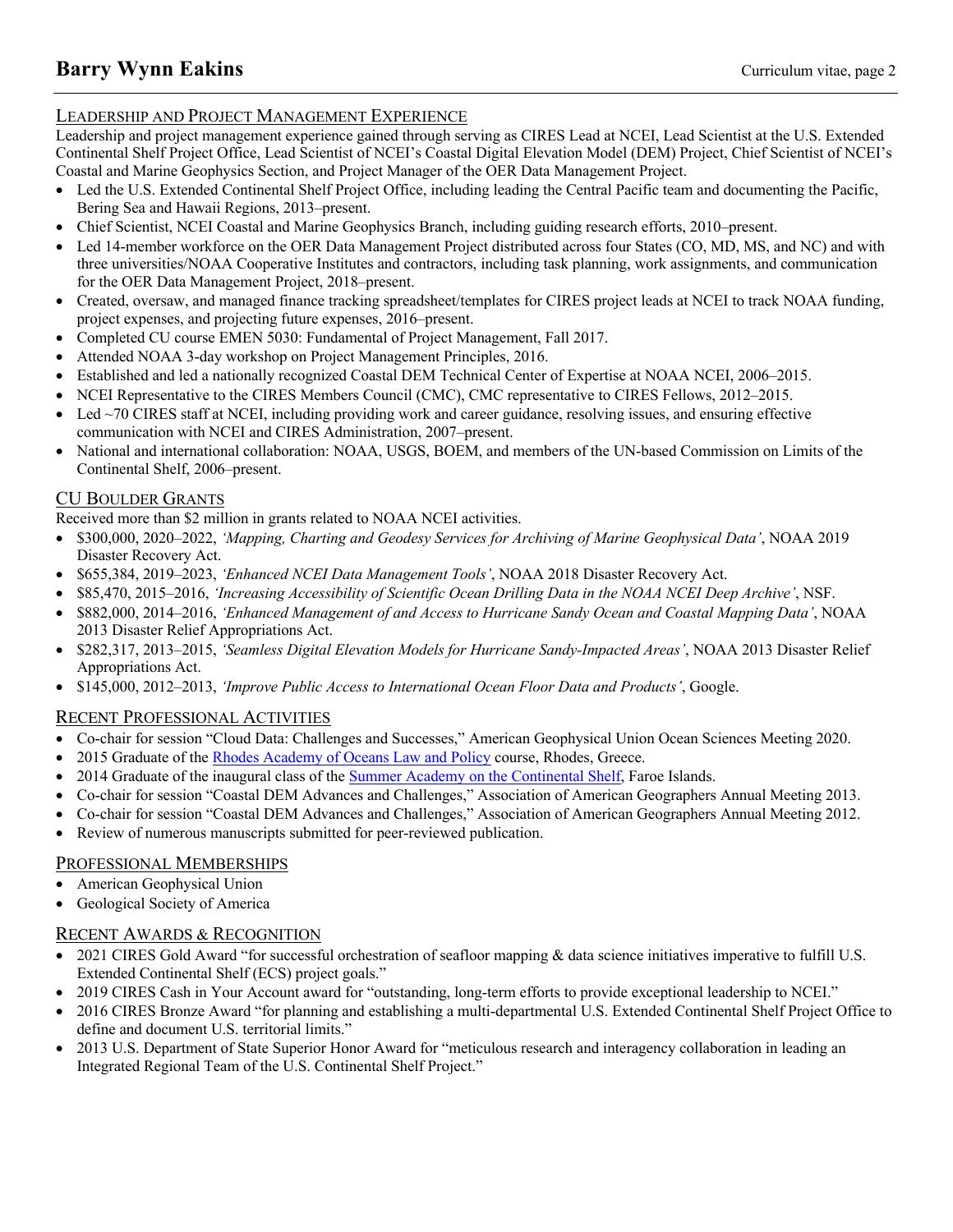## MILITARY SERVICE

Honorably discharged from U.S. Navy after serving on active duty from February 1986 to January 1992. Enlisted specialist in antisubmarine warfare (ASW), attaining the rank of Sonar Technician Surface, First Class Petty Officer—STG1(SW)/E-6. Awarded Southwest Asia Campaign Medal for service in support of Operation Desert Shield, Persian Gulf, August–November 1990.

## COMMUNITY SERVICE

- 2019 served on a Boulder County murder trial, was selected as jury foreman, and successfully reached a verdict.
- 2017–2020 co-coach of the Fairview High School ocean sciences club, which competed at the National Ocean Sciences regional 'Trout Bowl.'
- 2016–2020 volunteer with the Fairview High School marching band. I led the prop/road crew that built and moved prop and band equipment to performance sites, including two out-of-state trips.
- 2008–present regular volunteer for the CIRES Roadside clean-up.

## RECENT PUBLICATIONS (overall H-index: 13)

- Pockalny, R., G. Barth, **B. Eakins**, K.A. Kelley, and C. Wertman, in prep. *Multiple melt source origin of the Line Islands*, to be submitted to Geology.
- Ruby, C.A., J. Varner, F. Dahl, M. Cromwell, and **B. Eakins**, 2020. *Enhanced Geospatial Functionality for NOAA's Ocean Exploration Data,* Global OCEANS 2020 Conference, Oct 5–14, 2020, U.S. Gulf Coast, 4 pp.
- Mesick, S., S. Gottfried, **B. Eakins**, C. Ruby, A.Lienesch, C. Edrington, J. Varner, and M. Cromwell, 2020. *Playing FAIR: Enabling Ocean Exploration Through Open Data Sharing*, Oceanography, 33(1), 74–77, https://doi.org/10.5670/oceanog.2020.supplement.01.
- **Eakins, B.**, S. Gottfried, P. Murphy, D. Lovalvo, and D. Sowers, 2019. *It Takes a Village! Managing Data from Okeanos Explorer,* Oceanography, 32(1), 106–109 pp., doi: https://doi.org/10.5670/oceanog.2019.supplement.01.
- Amante, C.J. and **B.W. Eakins,** 2016. *Accuracy of interpolated bathymetry in digital elevation models*. In: Brock, J.C.; Gesch, D.B.; Parrish, C.E.; Rogers, J.N., and Wright, C.W. (eds.), Advances in Topobathymetric Mapping, Models, and Applications. Journal of Coastal Research, Special Issue, No. 76, pp. 123–133. Coconut Creek (Florida), ISSN 0749-0208.
- **Eakins, B.W.,** M.L. Bohan, A.A. Armstrong, M. Westington, J. Jencks, E. Lim, S.J. McLean, and R.R. Warnken, 2015. *NOAA's role in defining the U.S. Extended Continental Shelf*. Mar. Technol. Soc. J., 49(2), p. 204–210.
- **Eakins, B.W**., J.J. Danielson, M.G. Sutherland, S.J. McLean, 2015. *A framework for a seamless depiction of merged bathymetry and topography along U.S. coasts,* U.S. Hydro Conference, March 16–19, 2015, National Harbor, MD.
- **Eakins, B.W.,** and P.R. Grothe, 2014. *Challenges in building coastal digital elevation models*. J. Coast. Res., 30(5), p. 942–953. doi:10.2112/JCOASTRES-D-13-00192.1
- **Eakins, B.,** R. Hare, and M. Jakobsson, 2013. *Data Cleaning*, in The IHO-IOC GEBCO Cook Book, ed. by K.M. Marks, Chapter 6, International Hydrographic Organization, p. 113–120. http://ibis.grdl.noaa.gov/SAT/GEBCO\_Cookbook/index.php
- **Eakins, B.,** 2012. *Understanding the marine realm through coastal digital elevation models (DEMs)*. Earth System Monitor, 19(2), p. 10. https://www.nodc.noaa.gov/media/pdf/esm/ESM\_NOV2012vol19no2.pdf

## FEDERAL REPORTS

- Contributed to, forthcoming 2021. *Submission of the United States of America to the Commission on the Limits of the Continental Shelf: Atlantic Region*, U.S. Government technical report – draft, 300 pp.
- **Leader**, forthcoming 2021. *Submission of the United States of America to the Commission on the Limits of the Continental Shelf: Methods and Approaches*, U.S. Government technical report – draft, 70 pp.
- **Leader**, 2020. *Submission of the United States of America to the Commission on the Limits of the Continental Shelf: Bering Sea Region*, U.S. Government technical report - draft, 287 pp.
- **Leader**, 2020. *Submission of the United States of America to the Commission on the Limits of the Continental Shelf: Pacific Region*, U.S. Government technical report - preliminary, 152 pp.
- Contributed to, 2020. *Submission of the United States of America to the Commission on the Limits of the Continental Shelf: Arctic Region*, U.S. Government technical report – draft, 325 pp.
- Contributed to, 2020. *Submission of the United States of America to the Commission on the Limits of the Continental Shelf: Mariana Islands Region*, U.S. Government technical report – draft, 111 pp.
- Contributed to, 2019. *Submission of the United States of America to the Commission on the Limits of the Continental Shelf: Eastern Gulf of Mexico Region*, U.S. Government technical report - preliminary, 130 pp.
- Contributed to, 2019. *Submission of the United States of America to the Commission on the Limits of the Continental Shelf: Western Gulf of Mexico Region*, U.S. Government technical report - preliminary, 98 pp.
- **Eakins, B**., G. Barth, D. Scheirer, and K. Baumert, 2019. *Summary of ECS Analyses at Kingman Reef and Palmyra Atoll, Central Pacific Ocean*, U.S. ECS technical report, 19 pp.
- **Eakins, B**., J. Gardner, G. Barth, D. Scheirer, M. Westington, R. Warnken, E. Lim, and K. Baumert, 2015. *Summary of recent ECS analyses at Johnston Atoll, Central Pacific Ocean*, U.S. ECS technical report, 11 pp.